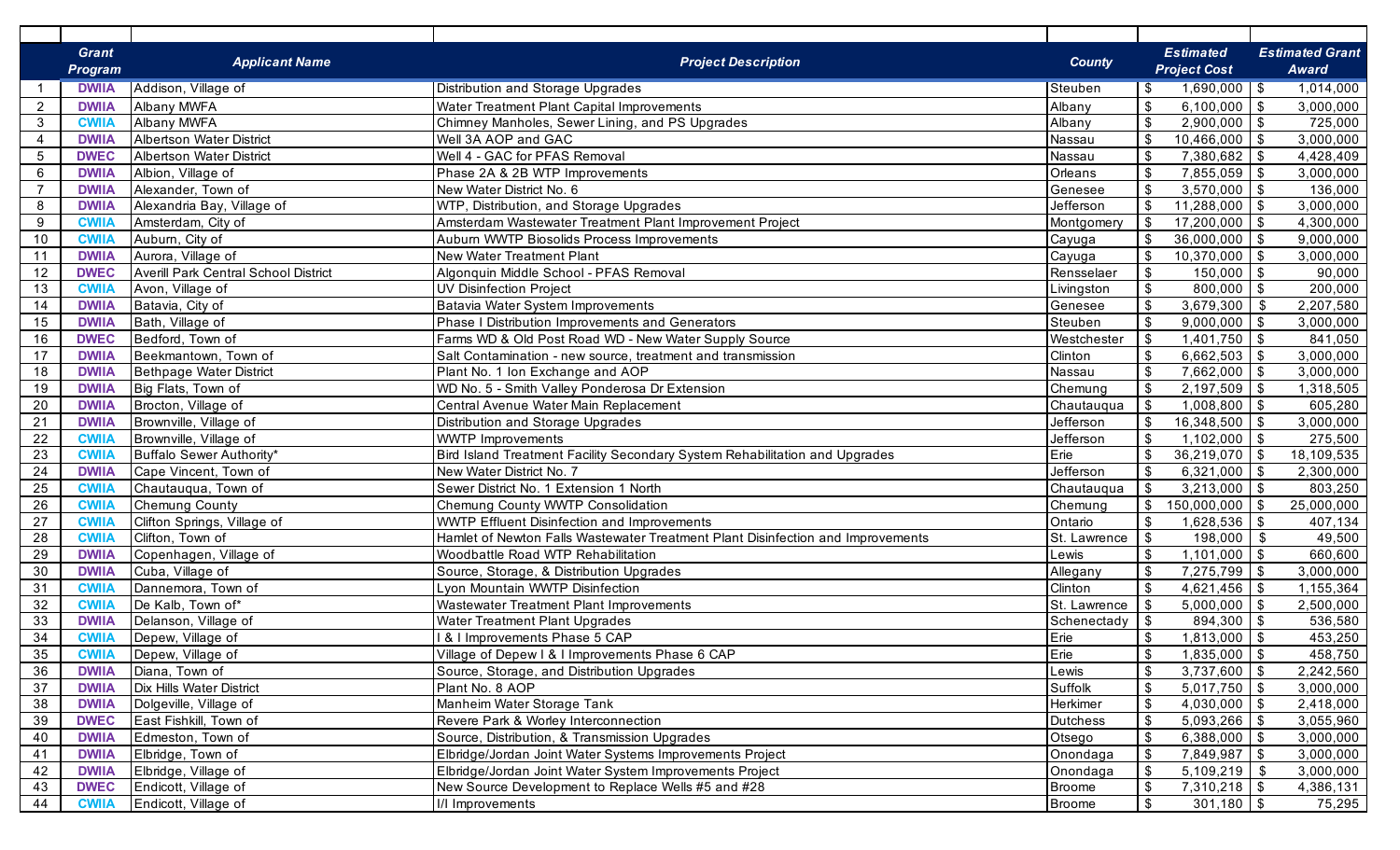|    | <b>Grant</b><br><b>Program</b> | <b>Applicant Name</b>            | <b>Project Description</b>                                                    | <b>County</b> | <b>Estimated</b><br><b>Project Cost</b>       | <b>Estimated Grant</b><br>Award |
|----|--------------------------------|----------------------------------|-------------------------------------------------------------------------------|---------------|-----------------------------------------------|---------------------------------|
| 45 | <b>DWIIA</b>                   | Essex, Town of                   | Water Treatment Plant Upgrades                                                | Essex         | $3,665,950$ \$                                | 1,053,229                       |
| 46 | <b>DWIIA</b>                   | Farmingdale, Village of          | Well No. 1-3 AOP & GAC                                                        | Nassau        | \$<br>$7,434,000$ \\$                         | 3,000,000                       |
| 47 | <b>CWIIA</b>                   | Florida, Village of              | <b>UV Disinfection System</b>                                                 | Orange        | \$<br>$218,160$ \$                            | 54,540                          |
| 48 | <b>DWIIA</b>                   | Frankfort, Village of            | Distribution Upgrades and Regional Transmission Main Connection               | Herkimer      | \$<br>$8,415,000$ \ \$                        | 3,000,000                       |
| 49 | <b>DWIIA</b>                   | Franklin Square Water District   | Plant No. 1 PFOS Removal                                                      | Nassau        | \$<br>$5,000,000$ \ \$                        | 3,000,000                       |
| 50 | <b>DWIIA</b>                   | Franklinville, Village of        | South and North Wellhouse Improvements & Howard Street Water Main Replacement | Cattaraugus   | \$<br>4,750,000 $\frac{1}{3}$                 | 2,850,000                       |
| 51 | <b>CWIIA</b>                   | Franklinville, Village of*       | Wastewater Improvement Project                                                | Cattaraugus   | \$                                            | 2,470,666                       |
| 52 | <b>DWEC</b>                    | Garden City Park Water District  | Plant No. 8 AOP & GAC                                                         | Nassau        | $\boldsymbol{\mathsf{S}}$<br>$7,272,000$ \ \$ | 4,363,200                       |
| 53 | <b>DWIIA</b>                   | Garden City, Village of          | Plant No. 9 - AOP & GAC                                                       | Nassau        | $\sqrt[6]{3}$<br>$7,200,000$ \ \$             | 3,000,000                       |
| 54 | <b>DWEC</b>                    | Garden City, Village of          | Plant No. 7 AOP                                                               | Nassau        | \$<br>$5,200,000$ \ \$                        | 3,120,000                       |
| 55 | <b>DWEC</b>                    | Garden City, Village of          | Hilton Park Plant Well Nos. 15 & 16 AOP/GAC                                   | Nassau        | \$<br>$9,100,000$ \ \$                        | 5,460,000                       |
| 56 | <b>DWEC</b>                    | Garden City, Village of          | Country Club Wells 13 & 14 AOP/GAC                                            | Nassau        | \$<br>8,500,000                               | \$<br>5,100,000                 |
| 57 | <b>DIMG</b>                    | <b>Genesee County</b>            | Phase 2 Water Supply Project                                                  | Genesee       | \$<br>$3,034,000$ \ \$                        | 1,213,600                       |
| 58 | <b>DWIIA</b>                   | Glen Cove, City of               | Duck Pond Rd Station (Wells 30, 31 & 32) - Packed Tower Aeration System       | Nassau        | \$<br>$16,273,000$ \$                         | 3,000,000                       |
| 59 | <b>DWIIA</b>                   | Gloversville, City of            | Water Treatment Plant Improvements & South Eagle Pump Station                 | Fulton        | \$<br>$5,036,753$ \\$                         | 3,000,000                       |
| 60 | <b>DWIIA</b>                   | Gorham, Town of                  | Water Treatment Plant Improvements                                            | Ontario       | \$<br>$7,971,000$ \\$                         | 3,000,000                       |
| 61 | <b>CWIIA</b>                   | Gorham, Town of                  | Wastewater Treatment Plant Effluent Disinfection Improvements                 | Ontario       | \$                                            | 90,550                          |
| 62 | <b>DWIIA</b>                   | Goshen, Village of               | Village of Goshen Filtration Plant Upgrade                                    | Orange        | \$<br>$6,120,819$ \ \$                        | 3,000,000                       |
| 63 | <b>DWIIA</b>                   | <b>Greenlawn Water District</b>  | Well No. 8 AOP                                                                | Suffolk       | $\mathfrak{L}$<br>$5,384,000$ \ \$            | 3,000,000                       |
| 64 | <b>DWEC</b>                    | <b>Greenlawn Water District</b>  | Well No. 11 AOP                                                               | Suffolk       | \$<br>$5,384,000$ \ \$                        | 3,230,400                       |
| 65 | <b>DWIIA</b>                   | Greenwood Lake, Village of       | Village of Greenwood Lake Water System Improvements                           | Orange        | \$<br>$5,000,000$ \ \$                        | 3,000,000                       |
| 66 | <b>DWIIA</b>                   | Hamilton, Village of             | Groundwater Source Upgrades                                                   | Madison       | $\sqrt[6]{2}$<br>$3,740,000$ \ \$             | 2,244,000                       |
| 67 | <b>DWIIA</b>                   | Hampton Bays Water District      | Shinnecock Bay and Canal Transmission Main Crossing                           | Suffolk       | $\sqrt[6]{2}$<br>$4,540,000$ \ \$             | 2,724,000                       |
| 68 | <b>DWIIA</b>                   | Harriman, Village of             | Well HH#3 Improvements                                                        | Orange        | $\sqrt[6]{2}$<br>$474,925$ \$                 | 284,955                         |
| 69 | <b>DWEC</b>                    | Harriman, Village of             | Well #MH-1A PFAS Removal                                                      | Orange        | \$<br>897,585                                 | \$<br>538,551                   |
| 70 | <b>DWEC</b>                    | Hempstead, Town of               | Uniondale WD Oak Street Wells 5 and 6 AOP and PTA                             | Nassau        | $\sqrt[6]{2}$<br>$11,500,000$ \$              | 6,900,000                       |
| 71 | <b>DWEC</b>                    | Hempstead, Town of               | Bowling Green Estates WD Well Nos. 1 & 2 - AOP and GAC                        | Nassau        | $\mathfrak{S}$<br>$9,500,000$ \ \$            | 5,700,000                       |
| 72 | <b>DWEC</b>                    | Hempstead, Town of               | East Meadow WD - Wells 5 and 11 AOP                                           | Nassau        | \$<br>$12,979,000$ \$                         | 7,787,400                       |
| 73 | <b>DWEC</b>                    | Hempstead, Town of               | Levittown Water District Well Nos. 5A & 6B (Market Lane Plant) - AOP & GAC    | Nassau        | $\mathfrak{S}$<br>$11,860,000$ \$             | 7,116,000                       |
| 74 | <b>DWEC</b>                    | Hempstead, Town of               | Levittown WD Well Nos. 1A & 2A - AOP, GAC, Nitrate                            | Nassau        | \$<br>$14,830,000$ \$                         | 8,898,000                       |
| 75 | <b>DWEC</b>                    | Hempstead, Town of               | Levittown Water District Wells 7A and 8A - AOP                                | Nassau        | \$<br>$12,000,000$ \$                         | 7,200,000                       |
| 76 | <b>DWEC</b>                    | Hempstead, Town of               | Levittown WD Well No. 13 - AOP                                                | Nassau        | \$<br>$8,110,000$ \ \$                        | 4,866,000                       |
| 77 | <b>DWIIA</b>                   | Hempstead, Town of               | East Meadow WD Wells 6 and 8 - AOP                                            | Nassau        | \$<br>$12,000,000$ \$                         | 3,000,000                       |
| 78 | <b>DWEC</b>                    | Hempstead, Town of               | Roosevelt Field WD Wells - 7,11 & 12 AOP & GAC                                | Nassau        | \$<br>$22,000,000$   \$                       | 13,200,000                      |
| 79 | <b>CWIIA</b>                   | Henderson, Town of               | Henderson Harbor Water Quality Improvement Project                            | Jefferson     | \$<br>$4,846,000$ \$                          | 1,211,500                       |
| 80 | <b>DWIIA</b>                   | Herkimer, Village of             | Phase 2 Distribution and Storage Upgrades                                     | Herkimer      | $19,998,000$   \$<br>\$                       | 3,000,000                       |
| 81 | <b>CWII/</b>                   | Herkimer, Village of*            | Sanitary Sewer System Inflow/Infiltration Investigation                       | Herkimer      | \$<br>$19,991,000$ \$                         | 9,995,500                       |
| 82 | <b>DWIIA</b>                   | Hermon, Town of                  | Water District No. 1 System-Wide Improvements                                 | St. Lawrence  | \$<br>$7,650,000$ \ \$                        | 3,000,000                       |
| 83 | <b>DWEC</b>                    | <b>Hicksville Water District</b> | Plant No. 9 AOP                                                               | Nassau        | $\sqrt[6]{2}$<br>$14,879,000$ \$              | 8,927,400                       |
| 84 | <b>DWEC</b>                    | <b>Hicksville Water District</b> | Plant No. 5 AOP                                                               | Nassau        | $\sqrt[6]{2}$<br>$9,419,000$ \$               | 5,651,400                       |
| 85 | <b>DWIIA</b>                   | Hicksville Water District        | Plant No. 6 AOP                                                               | Nassau        | $\sqrt[6]{2}$<br>12,296,000 \$                | 3,000,000                       |
| 86 | <b>CWII</b>                    | Holley, Village of               | Wastewater Treatment Plant Capital Improvement Project                        | Orleans       | $\sqrt[6]{2}$<br>$1,622,584$ \$               | 405,646                         |
| 87 | <b>CWIIA</b>                   | Hornell, City of                 | <b>Water Pollution Control Plant Improvements</b>                             | Steuben       | $\mathfrak{S}$<br>$4,758,200$ \\$             | 1,189,550                       |
| 88 | <b>DWIIA</b>                   | Hounsfield, Town of              | NYS Route 3 Corridor Upgrades                                                 | Jefferson     | $\sqrt[6]{2}$<br>$5,447,000$ \$               | 3,000,000                       |
| 89 | <b>CWIIA</b>                   | Hume, Town of                    | Town of Hume WWTP Disinfection and Treatment Improvements                     | Allegany      | $\mathfrak s$<br>$3,264,000$ \$               | 816,000                         |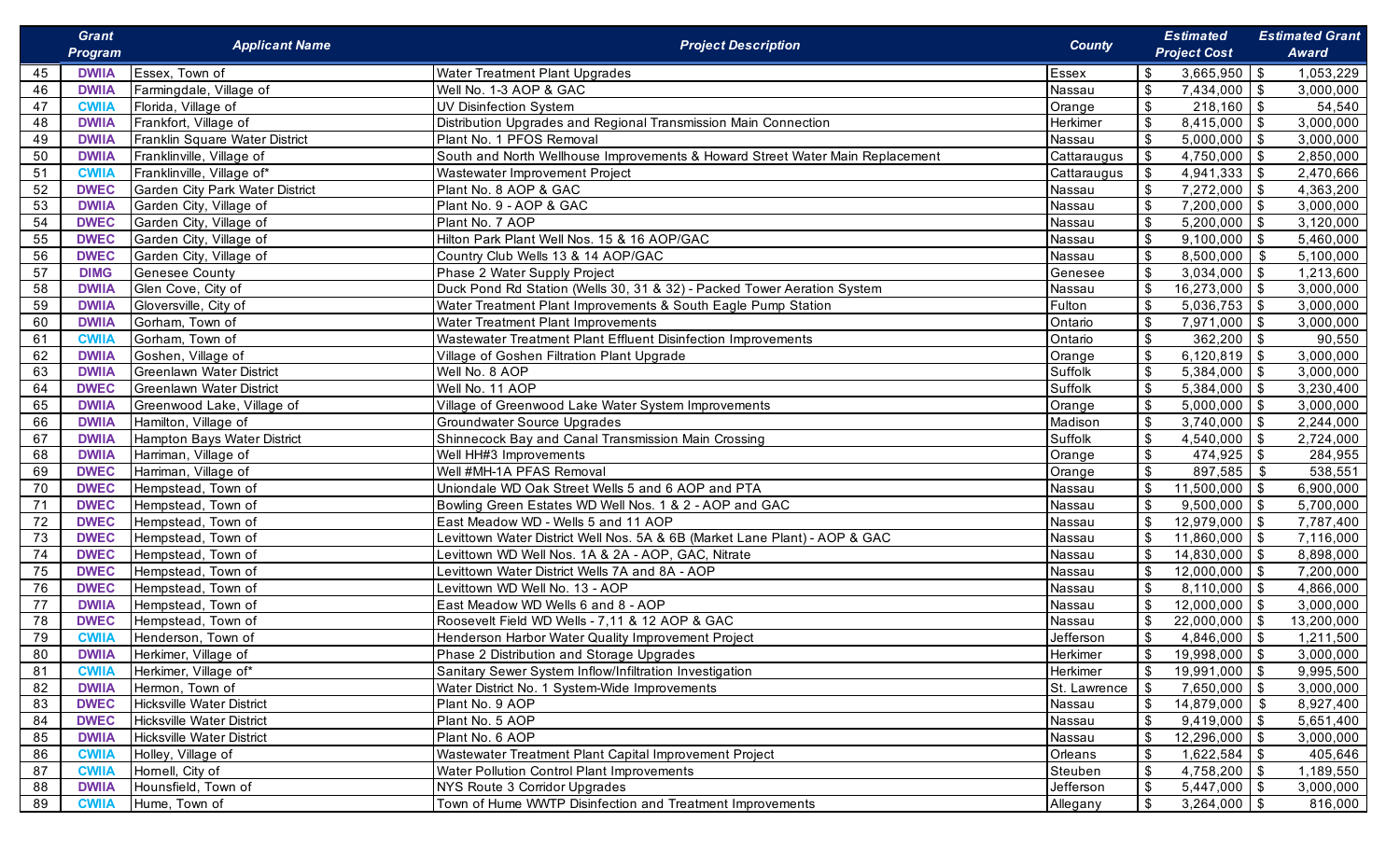|     | <b>Grant</b><br><b>Program</b> | <b>Applicant Name</b>                       | <b>Project Description</b>                                                              | <b>County</b>   | <b>Estimated</b><br><b>Project Cost</b>       | <b>Estimated Grant</b><br><b>Award</b> |
|-----|--------------------------------|---------------------------------------------|-----------------------------------------------------------------------------------------|-----------------|-----------------------------------------------|----------------------------------------|
| 90  | <b>DWIIA</b>                   | Ilion, Village of                           | Phase 2 Distribution Upgrades & Connection to Eastern Mohawk Valley Regional Trans Main | Herkimer        | $6,104,000$ \ \$<br>\$                        | 3,000,000                              |
| 91  | <b>DWIIA</b>                   | Indian Lake, Town of                        | <b>Blue Mountain Lake New WTP</b>                                                       | Hamilton        | \$<br>5,000,001                               | $\mathbf{\hat{s}}$<br>3,000,000        |
| 92  | <b>DWIIA</b>                   | Jericho Water District                      | Wheatly Road Wells 6 and 16 PTA                                                         | Nassau          | \$<br>$7,600,000$ \ \$                        | 3,000,000                              |
| 93  | <b>DWEC</b>                    | Jericho Water District                      | Wells 20 and 21 - 1,4-Dioxane and PFOA Removal                                          | Nassau          | $20,192,000$ \$<br>\$                         | 12,115,200                             |
| 94  | <b>DWIIA</b>                   | Kingston, City of                           | Cooper Lake Dam Remediation and Intake Rehab                                            | Ulster          | \$<br>$10,491,435$ \$                         | 3,000,000                              |
| 95  | <b>DWIIA</b>                   | LeRay, Town of                              | Carey Well Upgrades and Consolidated WD Extension                                       | Jefferson       | 2,750,000<br>\$                               | $\sqrt{3}$<br>1,650,000                |
| 96  | <b>DWEC</b>                    | Lewisboro, Town of                          | Oakridge WD PFAS Removal                                                                | Westchester     | $1,939,500$ \$<br>\$                          | 1,163,700                              |
| 97  | <b>CWIIA</b>                   | Liberty, Town of                            | Swan Lake Wastewater Treatment Plant Upgrade and Expansion Project                      | Sullivan        | \$<br>18,000,000                              | 4,500,000<br>-\$                       |
| 98  | <b>CWII/</b>                   | Livingston County Water and Sewer Authority | Conesus Lake Pump Station Improvements                                                  | Livingston      | $5,000,000$ \$<br>\$                          | 1,250,000                              |
| 99  | <b>CWII/</b>                   | Lockport, City of*                          | <b>Gulf Interceptor Sewer Upgrades</b>                                                  | Niagara         | \$<br>$7,738,000$ \ \$                        | 3,869,000                              |
| 100 | <b>DWIIA</b>                   | Louisville, Town of                         | <b>WTP Improvements</b>                                                                 | St. Lawrence    | $2,022,025$ \$<br>\$                          | 1,213,215                              |
| 101 | <b>DWIIA</b>                   | <b>Madison County</b>                       | Clockville Water District No. 1                                                         | Madison         | \$<br>$2,680,000$ \ \$                        | 1,608,000                              |
| 102 | <b>DWEC</b>                    | Manhasset Lakeville Water District          | IU Willets Plant PFAS Removal                                                           | Nassau          | \$<br>$3,431,000$ \\$                         | 2,058,600                              |
| 103 | <b>DWIIA</b>                   | Marathon, Village of                        | Tioughnioga River Water Main Crossings                                                  | Cortland        | \$<br>$775,000$ \$                            | 465,000                                |
| 104 | <b>DWIIA</b>                   | Menands, Village of                         | South End Water System Improvements                                                     | Albany          | $\boldsymbol{\mathsf{S}}$<br>4,924,800        | 2,954,880<br>- \$                      |
| 105 | <b>CWII/</b>                   | Menands, Village of                         | South End Sanitary System Improvements                                                  | Albany          | $\boldsymbol{\mathsf{S}}$<br>$6,829,300$ \ \$ | 1,707,325                              |
| 106 | <b>CWII/</b>                   | Moravia, Village of*                        | Village of Moravia WWTP Improvements                                                    | Cayuga          | $\boldsymbol{\mathsf{S}}$<br>$3,310,750$ \\$  | 1,655,376                              |
| 107 | <b>CWII/</b>                   | Naples, Village of*                         | Phase II Sanitary Sewer                                                                 | Ontario         | \$<br>$13,746,000$ \$                         | 6,873,000                              |
| 108 | <b>DWIIA</b>                   | New Haven, Town of                          | Water Service Area 9                                                                    | Oswego          | $\sqrt[6]{3}$<br>$2,231,102$ \$               | 925,000                                |
| 109 | <b>CWII/</b>                   | New Windsor, Town of                        | Town of New Windsor Sewer Plant Expansion, Outfall Relocation & Treatment Upgrades      | Orange          | $\sqrt[6]{3}$<br>$59,140,805$ \\$             | 14,785,201                             |
| 110 | <b>CWII/</b>                   | Newburgh, City of*                          | Interceptor Improvements Project and Floatables Control and Disinfection Facility       | Orange          | \$<br>$22,310,000$ \ \$                       | 11,155,000                             |
| 111 | <b>CWII/</b>                   | Newfield, Town of                           | Wastewater Collection System Improvements                                               | Tompkins        | $\mathfrak{S}$<br>735,876                     | \$<br>183,969                          |
| 112 | <b>DWIIA</b>                   | Niagara County Water District               | WTP Wash Water Tank Improvements                                                        | Niagara         | \$<br>$2,076,250$ \$                          | 1,245,750                              |
| 113 | <b>CWII/</b>                   | Niagara Falls Public Water Authority        | 2021 Wastewater Treatment Plant Improvements                                            | Niagara         | $\sqrt[6]{3}$<br>$4,500,000$ \ \$             | 1,125,000                              |
| 114 | <b>DWIIA</b>                   | Niagara Falls Water Board                   | 2021 Water System & Water Treatment Plant Improvements                                  | Niagara         | $\sqrt[6]{3}$<br>$10,025,000$ \$              | 3,000,000                              |
| 115 | <b>DWIIA</b>                   | Oneonta, City of                            | Water Treatment Plant Improvements                                                      | Otsego          | \$<br>$5,050,000$ \ \$                        | 3,000,000                              |
| 116 | <b>DWIIA</b>                   | Orwell, Town of                             | New Source Development and Storage Improvements                                         | Oswego          | $\sqrt[6]{3}$<br>$2,939,000$ \$               | 1,763,400                              |
| 117 | <b>DWIIA</b>                   | Otego, Village of                           | Source, Distribution, Pump Station, & Storage Upgrades                                  | Otsego          | \$<br>$6,686,500$ \ \$                        | 3,000,000                              |
| 118 | <b>CWII</b>                    | Owego, Town of                              | Sewer District No. 1 WPCP Nutrient Removal                                              | Tioga           | \$<br>$1,582,000$ \$                          | 395,500                                |
| 119 | <b>DWIIA</b>                   | Paris, Town of                              | Sauquoit Consolidated WD Source and Treatment Upgrades                                  | Oneida          | $\mathfrak{L}$<br>$5,000,000$ \$              | 3,000,000                              |
| 120 | <b>CWII/</b>                   | Pavilion, Town of                           | <b>WWTP Disinfection Improvements</b>                                                   | Genesee         | $\sqrt[6]{2}$<br>$313,000$ \$                 | 78,250                                 |
| 121 | <b>DWIIA</b>                   | Peekskill, City of                          | City of Peekskill Water System Improvements                                             | Westchester     | \$<br>$5,000,000$ \$                          | 3,000,000                              |
| 122 | <b>CWII/</b>                   | Penn Yan, Village of*                       | Wastewater Treatment Plant Upgrades                                                     | Yates           | \$<br>$531,000$ \$                            | 265,500                                |
| 123 | <b>DWIIA</b>                   | Perry, Village of                           | Water Treatment Plant Improvements Improvements                                         | Wyoming         | $\mathfrak{S}$<br>7,200,000                   | l \$<br>3,000,000                      |
| 124 | <b>CWIIA</b>                   | Peru, Town of                               | Wastewater Treatment Plant Upgrade Project                                              | Clinton         | $\sqrt[6]{2}$<br>$7,588,131$ \\$              | 1,897,033                              |
| 125 | <b>DWIIA</b>                   | Philadelphia, Village of                    | <b>Water Supply Improvements Project</b>                                                | Jefferson       | \$<br>$6,200,000$ \ \$                        | 683,400                                |
| 126 | <b>DWEC</b>                    | <b>Plainview Water District</b>             | Plant No. 7 AOP & GAC Treatment                                                         | Nassau          | $\mathfrak{S}$<br>$8,998,710$ \$              | 5,399,226                              |
| 127 | <b>DWEC</b>                    | <b>Plainview Water District</b>             | Plant No. 5 AOP & GAC Treatment                                                         | Nassau          | $\mathfrak{S}$<br>$30,390,000$ \$             | 13,840,200                             |
| 128 | <b>DWIIA</b>                   | Plattsburgh, City of                        | Phase 2 Water System Upgrades                                                           | Clinton         | $\mathfrak{S}$<br>$5,240,000$ \ \$            | 3,000,000                              |
| 129 | <b>DWIIA</b>                   | Poland, Village of                          | <b>Groundwater Source and Facility Improvements</b>                                     | Herkimer        | \$<br>$1,400,000$ \$                          | 840,000                                |
| 130 | <b>DWIIA</b>                   | Portville, Village of                       | Source, Treatment, Storage, & Distribution Upgrades                                     | Cattaraugus     | \$<br>$5,408,530$ \\$                         | 3,000,000                              |
| 131 | <b>CWII/</b>                   | Portville, Village of                       | Village of Portville Sanitary Sewer System Improvements                                 | Cattaraugus     | \$<br>$9,689,656$ \$                          | 2,422,000                              |
| 132 | <b>DWIIA</b>                   | Potsdam, Town of                            | Route 56 Water District                                                                 | St. Lawrence    | \$<br>$1,662,000$ \ \$                        | 500,000                                |
| 133 | <b>DWIIA</b>                   | Poughkeepsie JWB                            | UV Disinfection System Upgrade                                                          | <b>Dutchess</b> | \$<br>$4,921,000$ \\$                         | 2,952,600                              |
| 134 | <b>CWIIA</b>                   | Poughkeepsie, Town of                       | Spackenkill Pump Station Improvement Project                                            | <b>Dutchess</b> | \$<br>$2,767,614$ \$                          | 691,904                                |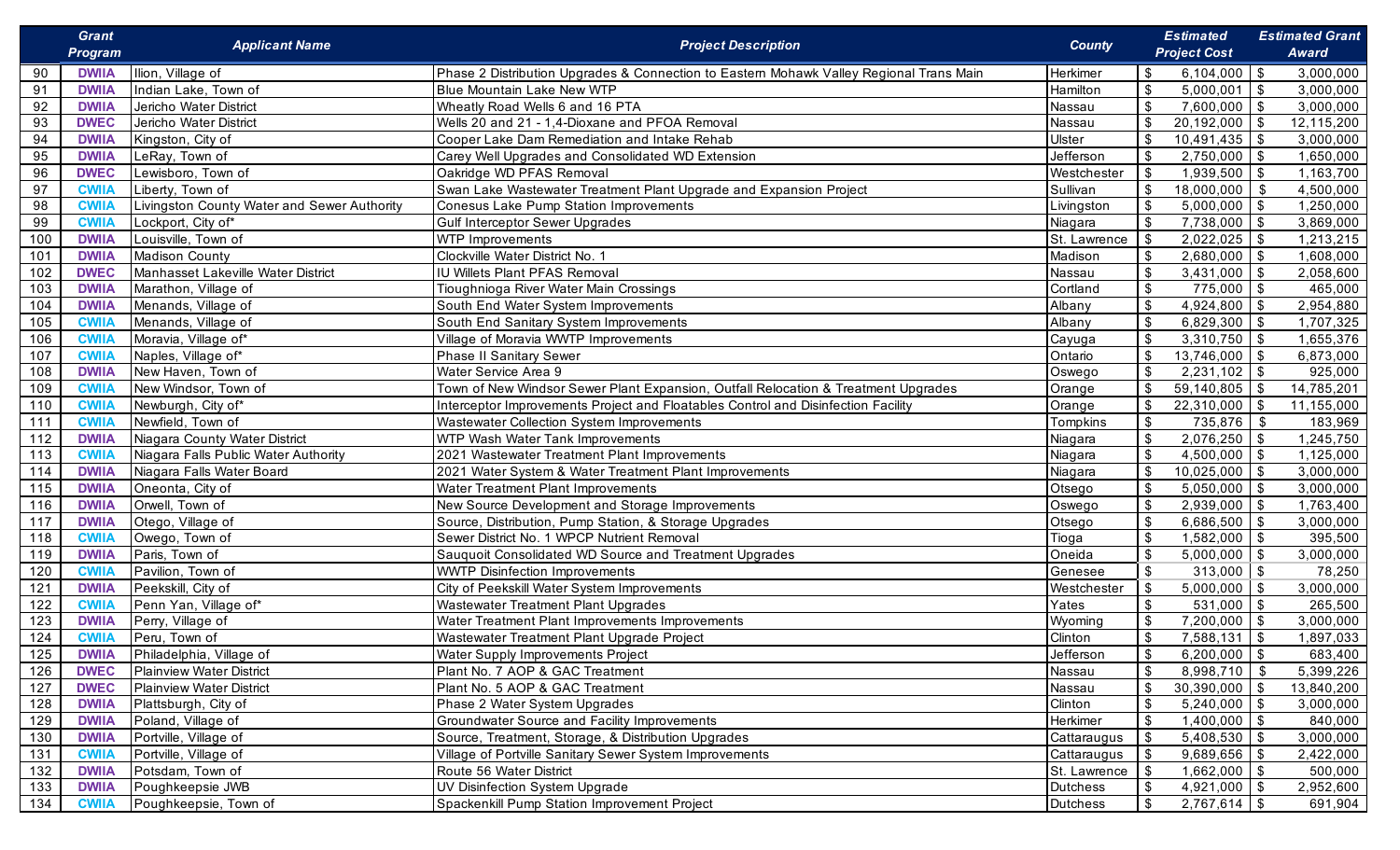|     | <b>Grant</b><br>Program | <b>Applicant Name</b>                 | <b>Project Description</b>                                     | <b>County</b>   | <b>Estimated</b><br><b>Project Cost</b>      | <b>Estimated Grant</b><br>Award |
|-----|-------------------------|---------------------------------------|----------------------------------------------------------------|-----------------|----------------------------------------------|---------------------------------|
| 135 | <b>CWIIA</b>            | Pulaski, Village of                   | Village of Pulaski Wastewater Infrastructure Improvement       | Oswego          | 6,162,000<br>\$                              | \$<br>1,540,500                 |
| 136 | <b>DWIIA</b>            | Red Hook, Village of                  | Interconnection Upgrade; Tank Rehab; System Controls Upgrade   | <b>Dutchess</b> | $\mathfrak{S}$<br>1,800,000                  | $\mathbb{S}$<br>1,080,000       |
| 137 | <b>CWIIA</b>            | <b>Rensselaer County</b>              | <b>RCSD Aeration Improvements Project</b>                      | Rensselaer      | $\sqrt{3}$<br>1,229,000                      | \$<br>307,250                   |
| 138 | <b>DWIIA</b>            | Rhinebeck, Village of                 | Water Treatment Plant Upgrades; Storage Upgrades               | <b>Dutchess</b> | \$<br>6,456,000                              | 3,000,000<br>\$                 |
| 139 | <b>DWIIA</b>            | Richfield Springs, Village of         | Raw Water Transmission Main SWTR Compliance                    | Otsego          | 1,135,105<br>$\sqrt[6]{3}$                   | 681,063<br>\$                   |
| 140 | <b>DWIIA</b>            | Rochester, City of                    | Lead Service Line Replacement Project                          | Monroe          | $\sqrt[6]{3}$<br>5,100,000                   | 3,000,000<br>\$                 |
| 141 | <b>CWIIA</b>            | Rockland, Town of                     | Livingston Manor STP Disinfection Project                      | Sullivan        | $\sqrt[6]{3}$<br>169,198                     | $\mathbb{S}$<br>42,300          |
| 142 | <b>CWIIA</b>            | Rockland, Town of                     | Roscoe STP Disinfection Project                                | Sullivan        | $\sqrt[6]{\frac{1}{2}}$<br>165,040           | 41,260<br>\$                    |
| 143 | <b>DWIIA</b>            | Sands Point, Village of               | Wells 2A and 5A GAC                                            | Nassau          | \$<br>8,400,000                              | 3,000,000<br>\$                 |
| 144 | <b>CWIIA</b>            | Saratoga County                       | SCSD WWTP Ammonia Removal Project                              | Saratoga        | $\sqrt{2}$<br>20,350,000                     | 5,087,500<br>\$                 |
| 145 | <b>CWIIA</b>            | Savannah, Town of                     | Wastewater Treatment System Effluent Disinfection Improvements | Wayne           | 302,464<br>$\boldsymbol{\mathsf{S}}$         | \$<br>75,616                    |
| 146 | <b>DWIIA</b>            | Schenectady, City of                  | Phase 1 Source and WTP Improvements                            | Schenectady     | -\$<br>7,549,000                             | 3,000,000<br>\$                 |
| 147 | <b>DWIIA</b>            | Schodack, Town of                     | Battisti WD 10                                                 | Rensselaer      | 1,182,000<br>\$                              | 709,200<br>\$                   |
| 148 | <b>DWIIA</b>            | Schroeppel, Town of                   | <b>Bankrupt Road Water District</b>                            | Oswego          | $\boldsymbol{\mathsf{S}}$<br>3,486,000       | 992,000<br>\$                   |
| 149 | <b>CWIIA</b>            | Schroon, Town of*                     | Rogers Brook Sewer Collection System Repairs                   | Essex           | $\boldsymbol{\mathsf{S}}$<br>435,000         | \$<br>217,500                   |
| 150 | <b>DWIIA</b>            | Schuyler, Town of                     | East Schuyler WD & Regional Trans Main Connection              | Herkimer        | $\sqrt[6]{3}$<br>5,926,000                   | 3,000,000<br>\$                 |
| 151 | <b>DWIIA</b>            | Scio, Town of                         | Water Storage Tank Replacement and Water System Improvements   | Allegany        | $\sqrt{3}$<br>2,550,000                      | 1,530,000<br>\$                 |
| 152 | <b>CWIIA</b>            | Seneca County                         | Seneca County Sewer District 1 Improvements - Willard WWTP     | Seneca          | $\boldsymbol{\mathsf{S}}$<br>8,799,000       | \$<br>1,808,064                 |
| 153 | <b>CWIIA</b>            | Seneca County                         | Seneca County Sewer District 2 Improvements                    | Seneca          | $\boldsymbol{\mathsf{S}}$<br>12,767,746      | \$<br>3,191,937                 |
| 154 | <b>CWIIA</b>            | Seneca Falls, Town of                 | Seneca Falls Excess Flow Tank Replacement                      | Seneca          | $\sqrt[6]{3}$<br>6,840,000                   | -\$<br>1,710,000                |
| 155 | <b>CWIIA</b>            | Sidney, Village of*                   | Wastewater Infrastructure Improv.                              | Delaware        | $\boldsymbol{\mathsf{S}}$<br>$2,261,250$ \$  | 1,130,626                       |
| 156 | <b>DWIIA</b>            | South Farmingdale Water District      | AOP Treatment at Plant No. 6                                   | Nassau          | $\sqrt[6]{\frac{1}{2}}$<br>10,912,000        | 3,000,000<br>- \$               |
| 157 | <b>DWIIA</b>            | South Huntington Water District       | Plant No. 4 AOP                                                | Suffolk         | $\sqrt[6]{\frac{1}{2}}$<br>7,236,150         | 3,000,000<br>$\sqrt{3}$         |
| 158 | <b>DWEC</b>             | South Huntington Water District       | Plant No. 3 AOP                                                | Suffolk         | $\sqrt[6]{\frac{1}{2}}$<br>5,725,125         | \$<br>3,435,075                 |
| 159 | <b>DWEC</b>             | South Huntington Water District       | Plant No. 8 AOP                                                | Suffolk         | $\sqrt[6]{3}$<br>9,098,504                   | 5,459,102<br>\$                 |
| 160 | <b>CWIIA</b>            | St. Johnsville, Village of            | Wastewater Treatment Plant Improvements Phase 1                | Montgomery      | \$<br>6,976,964                              | 1,744,241<br>-\$                |
| 161 | <b>DWIIA</b>            | Sterling, Town of                     | Water District No. 2 Distribution, Source, & Storage Upgrades  | Cayuga          | $\sqrt[6]{\frac{1}{2}}$<br>$2,930,293$ \$    | 428,000                         |
| 162 | <b>DWEC</b>             | Suffern, Village of                   | <b>GAC Rehabilitation for PFAS Removal</b>                     | Rockland        | $\sqrt[6]{3}$<br>$\overline{532,800}$        | \$<br>319,680                   |
| 163 | <b>DWEC</b>             | <b>Suffolk County Water Authority</b> | Sunken Meadow State Park AOP                                   | Suffolk         | $\mathfrak{S}$<br>1,500,000                  | $\mathfrak{S}$<br>900,000       |
| 164 | <b>DWIIA</b>            | <b>Suffolk County Water Authority</b> | Third Ave AOP                                                  | Suffolk         | $\sqrt[6]{\frac{1}{2}}$<br>1,500,000         | $\mathbb{S}$<br>900,000         |
| 165 | <b>DIMG</b>             | <b>Suffolk County Water Authority</b> | Manorville Water Main Extension - Brookhaven                   | Suffolk         | $\sqrt[6]{3}$<br>6,754,231                   | \$<br>2,701,692                 |
| 166 | <b>DWIIA</b>            | <b>Suffolk County Water Authority</b> | Commercial Blvd AOP                                            | Suffolk         | $\sqrt[6]{3}$<br>1,500,000                   | $\mathfrak s$<br>900,000        |
| 167 | <b>DWEC</b>             | <b>Suffolk County Water Authority</b> | Douglas Ave Well No. 2 AOP                                     | Suffolk         | $\sqrt[6]{3}$<br>1,500,000                   | \$<br>900,000                   |
| 168 | <b>DWEC</b>             | <b>Suffolk County Water Authority</b> | Old Dock Road Well No. 2 AOP                                   | Suffolk         | $\sqrt[6]{3}$<br>1,500,000                   | \$<br>900,000                   |
| 169 | <b>DWEC</b>             | <b>Suffolk County Water Authority</b> | Lawrence Rd Well No 1A, 3, & 4 AOP                             | Suffolk         | $\sqrt[6]{3}$<br>4,500,000                   | \$<br>2,700,000                 |
| 170 | <b>DWEC</b>             | Suffolk County Water Authority        | Wayne Court AOP                                                | Suffolk         | \$<br>$1,500,000$ \ \$                       | 900,000                         |
| 171 | <b>DWEC</b>             | <b>Suffolk County Water Authority</b> | Jayne Blvd Wells 1, 2A, & 3 AOP                                | Suffolk         | $\boldsymbol{\mathsf{S}}$<br>$4,500,000$ \$  | 2,700,000                       |
| 172 | <b>DWEC</b>             | <b>Suffolk County Water Authority</b> | Wheeler Road AOP                                               | Suffolk         | $\boldsymbol{\mathsf{S}}$<br>$1,500,000$ \$  | 900,000                         |
| 173 | <b>DWEC</b>             | <b>Suffolk County Water Authority</b> | Peconic St AOP                                                 | Suffolk         | $\boldsymbol{\mathsf{S}}$<br>$3,000,000$ \$  | 1,800,000                       |
| 174 | <b>DWEC</b>             | <b>Suffolk County Water Authority</b> | Woodchuck Hollow Rd AOP                                        | Suffolk         | $\sqrt[6]{3}$<br>$4,500,000$ \$              | 2,700,000                       |
| 175 | <b>CWIIA</b>            | Sylvan Beach, Village of*             | WWTP Upgrade/Priority 2 Improvements                           | Oneida          | $\sqrt[6]{3}$<br>$29,166,670$ \$             | 14,583,335                      |
| 176 | <b>DWIIA</b>            | Syracuse, City of                     | Lafayette Super High Service Area District Improvements        | Onondaga        | $\sqrt[6]{3}$<br>$3,432,401$ \$              | 2,059,441                       |
| 177 | <b>CWIIA</b>            | Thompson, Town of                     | Kiamesha WWTP Upgrade Project                                  | Sullivan        | $\boldsymbol{\mathsf{S}}$<br>$25,535,721$ \$ | 6,383,930                       |
| 178 | <b>DWIIA</b>            | Tonawanda, Town of                    | Water Treatment Plant Filtration Upgrades                      | Erie            | $\sqrt{2}$<br>$5,000,000$ \$                 | 3,000,000                       |
| 179 | <b>DWIIA</b>            | Troy, City of                         | Phase 2 (North Section) Raw Water Transmission Main            | Rensselaer      | \$<br>$32,900,000$ \$                        | 3,000,000                       |